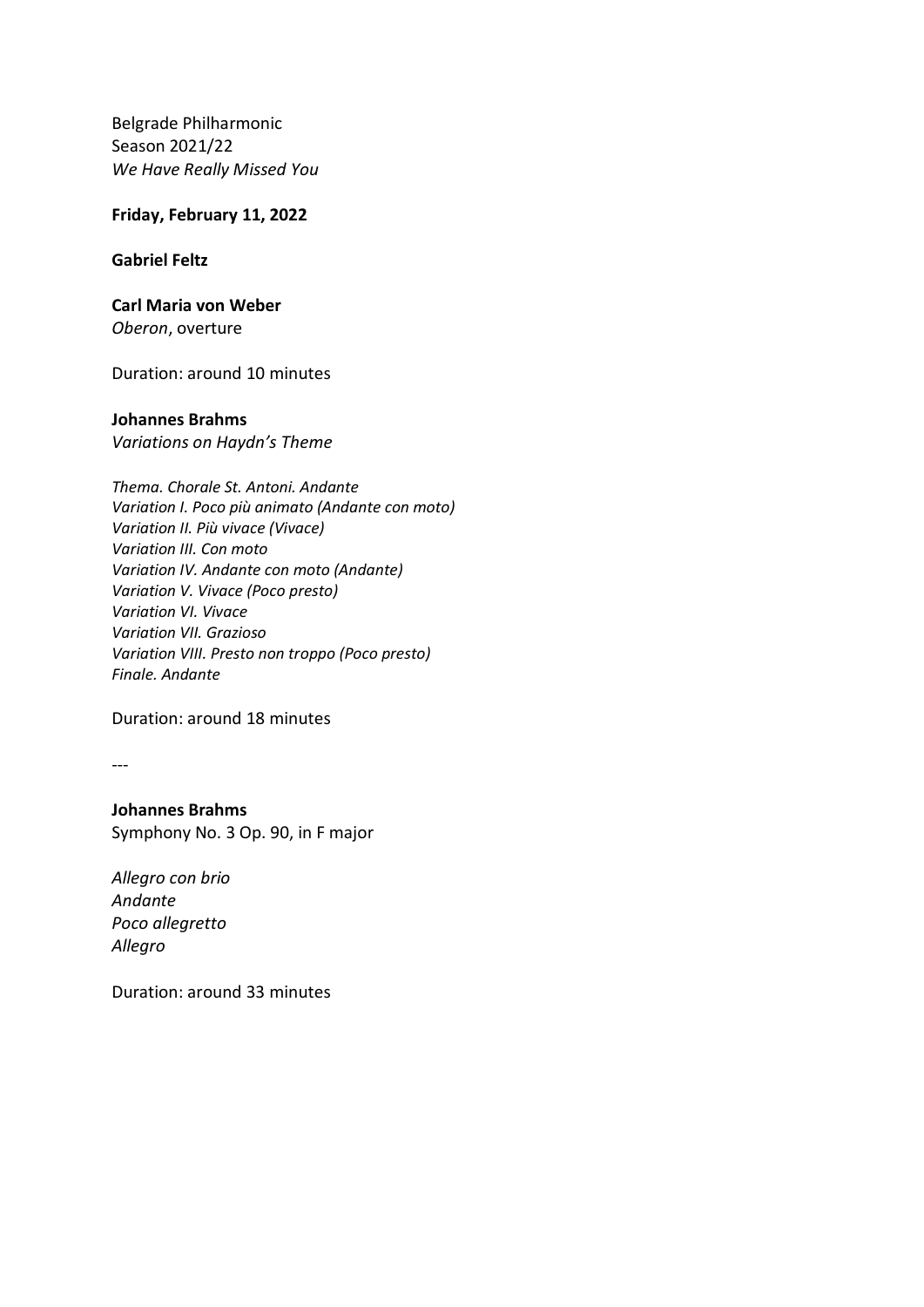When he began work on his last opera *Oberon*, **Carl Maria von Weber** (1786-1826) tried to repeat the success of *The Marksman*, with a combination of folk opera and romantic melodrama, through the use of spoken dialogue. Having received a commission from London's Covent Garden, despite his poor health, the composer accepted it for financial reasons and from the offered themes of Faust and Oberon he chose the latter. The opera, in three acts, with an English libretto, had its premiere in 1826, less than two months before the author's death. It was a triumph, followed by many further productions, and a translation into German.

*Oberon* is based on the German epic poem of the same name by Christoph Martin Wieland, which itself originated from the French 13th century epic romance *Huon de Bordeaux*. It is about Oberon, the king of the elves, who had a discussion with his wife about who is less faithful in marriage, men or women. Oberon vowed not to reconcile with her until he found a couple who remained faithful to each other despite the temptation. With the inclusion of the sprite Puck and the magic of evil fairies, the story draws clear parallels with Shakespeare's *A Midsummer Night's Dream*.

In Weber's music, we hear for the first time a full Romantic orchestra. As music director in Prague and Dresden, the composer had a great influence in expanding the orchestra ensemble and his approach to orchestration influenced Hector Berlioz and also other composers after him. In his famous study of orchestration, Berlioz cited examples from the opera Oberon and what his followers admired was the ability to single out and explore the soul of each individual instrument.

The overture begins with a simple but mystical call of the horn, a reference to the magic horn that plays a central role in the opera story. The reappearance of trumpet and horn calls anticipates Wagner's *Ring of the Nibelung*, while the laughter of fairies in the wooden wind instruments is associated with passages from Richard Strauss's *Till Eulenspiegel* and the stage music of Felix Mendelssohn's *A Midsummer Night's Dream*. The overture ends virtuously, with the reinforcement of three trombones, with whose support the final chords of the overture bring the grandeur of an expanded nineteenth-century symphony orchestra.

Although **Johannes Brahms** (1833-1897) showed interest in symphonic music in his early creative period, he finished his first symphony only at the age of 43. The reason for that was the constant comparison with the works of great composers, especially Beethoven, who at the beginning of the 19th century had become a paradigmatic example of a symphonist and the standard to which everyone else was compared. The justification of his fear is best shown by the fact that Brahms' *First Symphony* was referred to by critics as Beethoven's *Tenth*, his Second was compared to Beethoven's *Pastoral*, while the famous conductor Hans Richter characterized the Third as *Brahms' Eroica*. Although such comparisons bothered the author, they were in fact acknowledgments that Brahms's works shared Beethoven's genius and mastery of composing.

Brahms' *Variations on a Theme by Joseph Haydn* was created in 1873 and the composer was encouraged to complete his *First Symphony* three years later and was also encouraged in his work on mastering a large instrumentation. His *Variations on a Theme by Haydn* were recorded as the first independent variations for orchestra in the history of music. They were